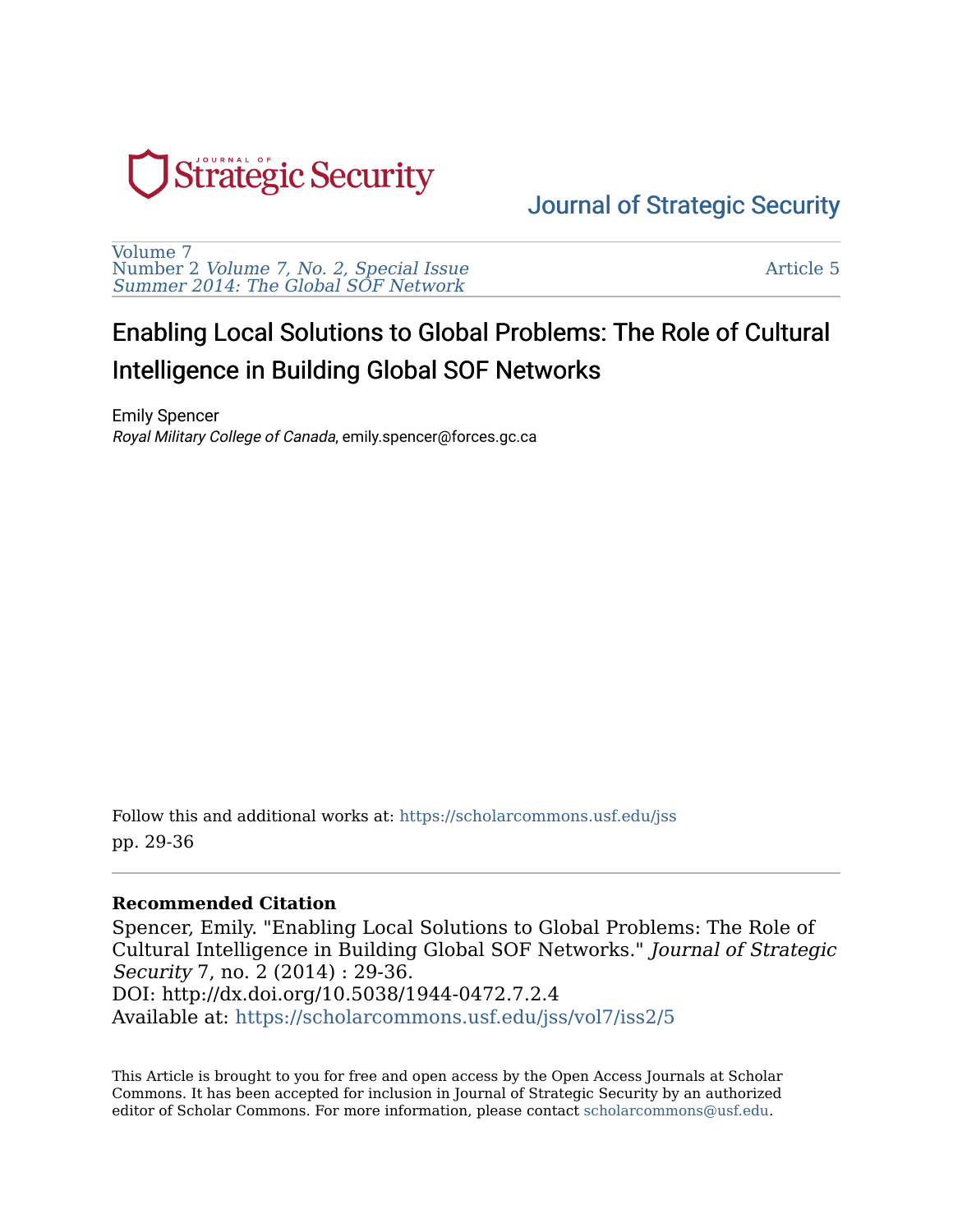# **Enabling Local Solutions to Global Problems: The Role of Cultural Intelligence in Building Global SOF Networks**

#### Abstract

In order to provide regional solutions to potentially world-wide problems, global special operations forces (SOF) networks maximize the benefits of SOF, in particular, their aptitude and ability to perform in a culturally intelligent manner. Indeed, to be able to facilitate regional solutions to potentially global problems, SOF need to exhibit high levels of cultural intelligence, which requires an understanding of culture combined with an ability to apply strategic thinking. By being able to address issues critically and creatively – the hallmarks of strategic thinking – while understanding and behaving appropriately in a variety of cultural contexts, SOF, acting within global networks, provide collective, cost effective, preemptive solutions for an increasingly volatile and interconnected world. This article explores methods for increasing levels of cultural intelligence and highlights the benefits of doing so while also warning of the pitfalls of not behaving in a culturally intelligent manner.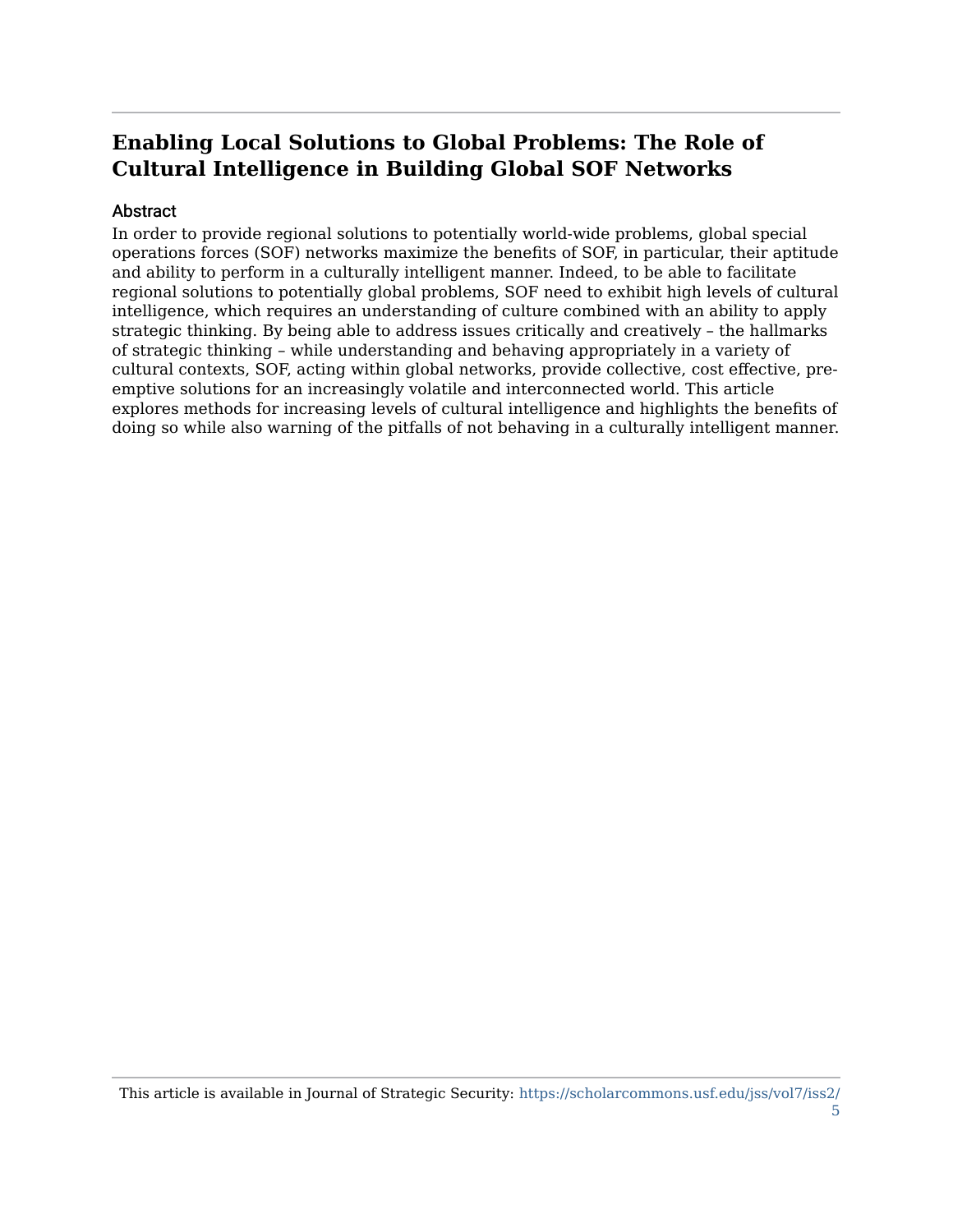# Introduction

Following more than a decade of war in Iraq and Afghanistan, many Western nations and their allies are tired of conflict and understandably reluctant to commit national blood and treasure in foreign lands. There is a growing lack of national will everywhere for military engagements, which is underscored by a lack of resources, both human and financial. Nonetheless, and possibly even feeding on this state of affairs, no nation is immune to the dangers that still exist. Geographic and geopolitical boundaries are increasingly less important to antagonists, as witnessed by the rise in transnational acts of aggression including terrorism, criminal activity and cyber-attacks. Nonetheless, the response to these acts of belligerence is often slowed—if not impeded—by national boundaries and capabilities, as well as the lack of national will to commit resources abroad. The common perception is that military engagements are costly, enduring, and incite division amongst constituents. With regard to the large footprint that general purpose forces generally require, these perceptions often mirror reality. Nonetheless, avoidance is not an option. Therefore, in order to combat transnational insecurity and violence, a collective, global solution is required.

## Special Operations as the Global Solution

Special Operations Forces (SOF) by nature of their agile, unobtrusive and costeffective profile represents the ideal force to lead such a response. More specifically, by empowering partners to develop local solutions to global problems, SOF networks provide a collective, often preemptive, and cost-effective security solution for an increasingly volatile and interconnected world. Specifically, as part of a whole-of-government approach, SOF employ special and unique operational methodologies in hostile, denied or politically sensitive areas to achieve desired effects in times of peace, conflict or war.

In order to achieve these desired effects, SOF are specially selected, trained and equipped for these special missions. Of particular relevance is the caliber of the individual who is selected to serve in a SOF organization as these personnel are what create the SOF advantage. Specifically, SOF organizations seek individuals who accept risk, think creatively, act with agility, adapt, and are self-reliant, eager for challenge, relentless in their pursuit of mission success and culturally attuned. This selection, combined with specialized training and education, enable SOF to behave in a culturally intelligent manner, which is paramount in building effective networks among international SOF partners.

In essence, SOF networks leverage the best strengths of the contributing partner nations in terms of resources, cultural knowledge and language ability, as well as geographic positioning. They increase interoperability by helping to build personal trust and relationships, as well as providing the opportunity for outreach, and the sharing of knowledge and resources through collective training and education. Additionally, there is the possibility of establishing forward operating bases that can act as both a deterrent and advanced staging area should the belligerence escalate. Perhaps most important, however, the increased training and education afforded to local SOF can enable them to be able to conduct operations on their own. As such, one of the biggest benefits that SOF networks furnish is the possibility for a rapidly deployable local SOF to deal with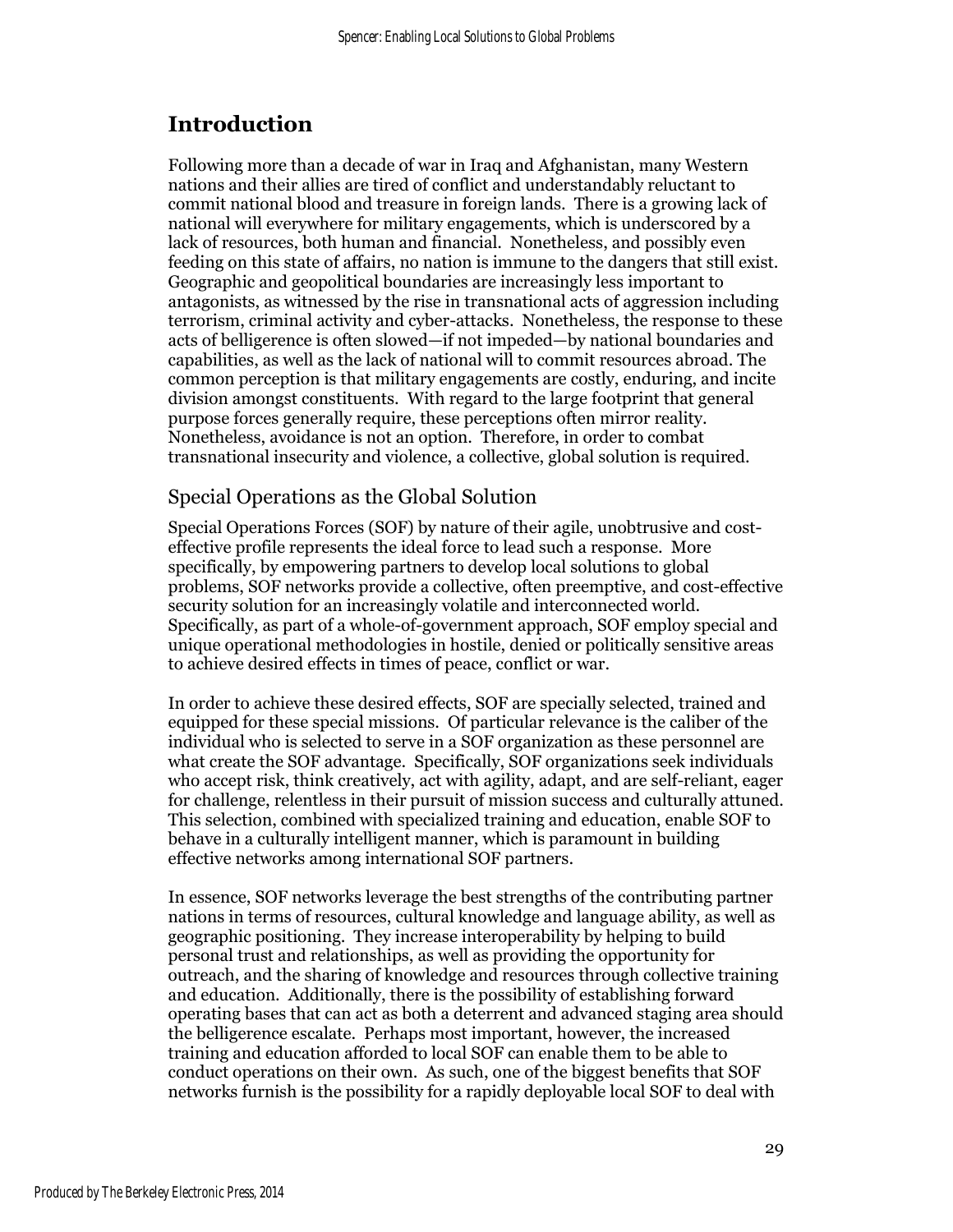a local problem that has the potential of escalating into a global concern if it is not dealt with swiftly and decisively.

## Cultural Intelligence

To work effectively in this global environment, SOF behaves in a culturally intelligent manner. Cultural intelligence—or cross cultural competence or cultural savvy as some have referred to it— refers to the ability to recognize the shared beliefs, values, attitudes and behaviors of a group of people and, most importantly, to apply this knowledge toward a specific goal.<sup>1</sup> More specifically, cultural intelligence refers to the cognitive, motivational and behavioral capacities to understand and effectively respond to the beliefs, values, attitudes and behaviors of members of your own and other groups, societies and cultures under complex and changing circumstances in order to affect a desired change. It is about understanding the message that is being sent, making sure that the intent of your message is being properly understood and, ultimately, influencing a target group of people to achieve your goal.<sup>2</sup>

Importantly, cultural intelligence is more than just cultural awareness. You can think of this relationship in terms of building a puzzle. Cultural awareness represents the pieces of the puzzle—the information about people and places, the "dos" and "don'ts." Cultural intelligence in this case is the "big picture" that allows you to put these pieces together in order to build your plan and achieve your goal. Putting together a thousand piece puzzle without any concept of what it is supposed to look like would be a real challenge; equally as demanding is putting together a puzzle without having all the pieces. Clearly, cultural intelligence and cultural awareness go hand-in-hand.

First and foremost though, that big picture view—cultural intelligence—is what allows SOF to work effectively with people from a variety of cultural backgrounds, sometimes with little advanced notice regarding deployments. From a cognitive perspective, the principal elements required to behave in a culturally intelligent manner are a basic understanding of what culture is and how it affects people's worldviews, and the ability to think critically and creatively, elements that are sometimes grouped under the umbrella concept of strategic thinking.<sup>3</sup>

While there is still a lack of consensus as to the exact definition of culture, in basic terms, it can be defined as a common set of beliefs and values within a group of people that combined transform into attitudes and get expressed as

<sup>-</sup>1 There are several different terminologies used to express the advantageous use of cultural knowledge. These terms include, but are not limited to, cultural savvy, cultural astuteness, cultural literacy, cultural appreciation, cultural expertise, human terrain, cultural awareness, cultural competency, and cross-cultural competence. There are also many different proposed acronyms for cultural intelligence, for example, CI, CULTINT, and CQ.

<sup>2</sup> For a review of a summary of some contemporary views on the cultural intelligence within the business world, as well as Western militaries see: Spencer, Emily, Solving the People Puzzle: Cultural Intelligence and Special Operations Forces (Toronto: Dundurn Press, 2010), Chapter 5. 3 While cognitive skills are but one element of demonstrating cultural intelligence, the psychological dimension to demonstrating high levels of cultural intelligence as well as the motivational element to do so will not be discussed further. Selection helps to address these issues within the SOF community and further education and/or awareness in these areas can enhance these elements as well.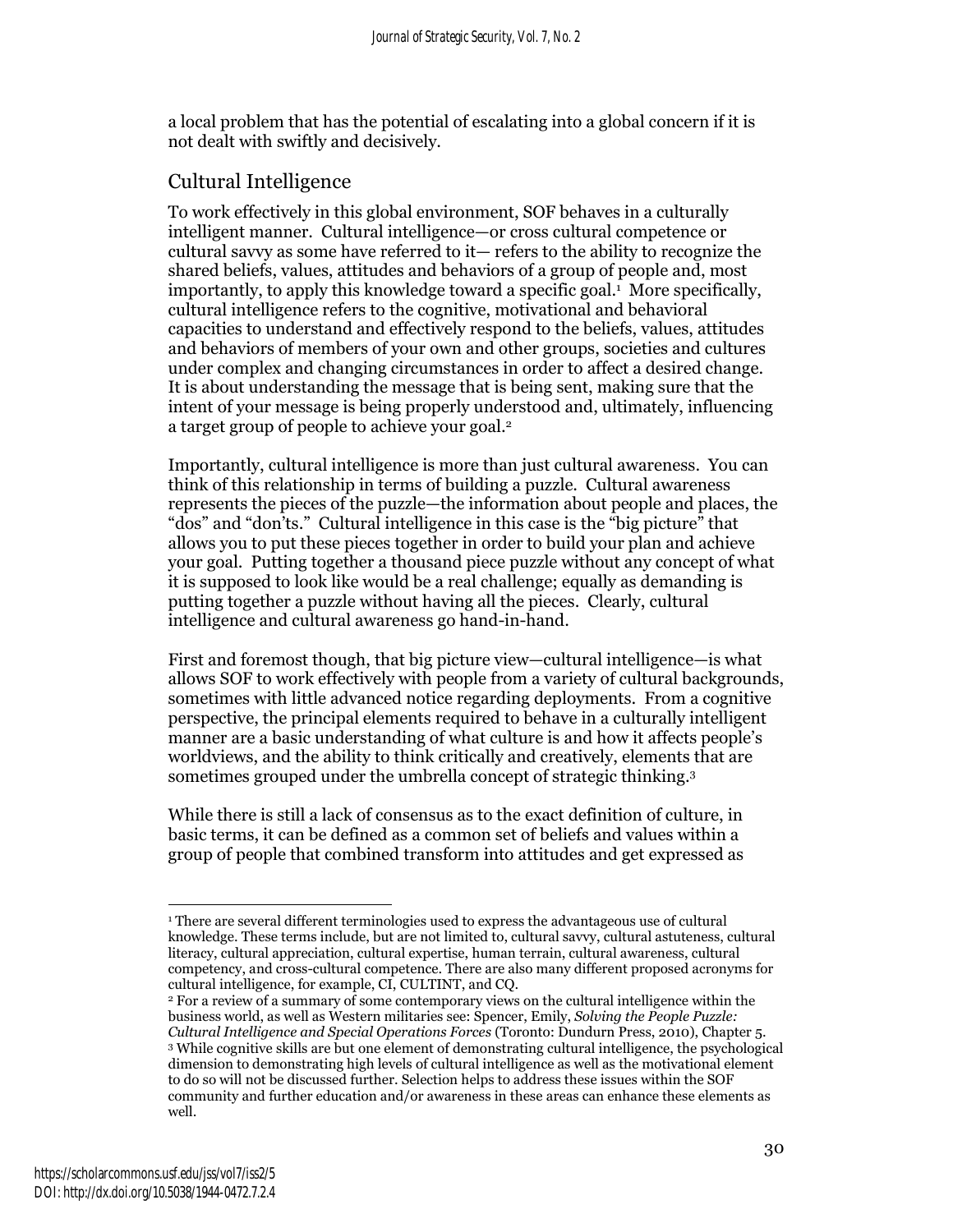behaviors.<sup>4</sup> Clearly, culture helps create both individual and group identity. More importantly, individual and group identities also help to define culture.

Culture provides the meaning to how we see the world and our place in it, what we see as important, and how we think and act. Notably, meaning is almost always culturally derived and, as such, culture can be seen as being about sensemaking. It is about creating understandings and connections, and interpreting the world around us.<sup>5</sup>

While culture to a degree is derived by geographic and geopolitical "realities," (e.g. it is a response to the physical world in which we live), it is important to recognize that cultures are social constructs and therefore subject to change. Interestingly, culture is often seen as being so imbedded within a group of people that it is immutable. Conversely though, the opposite is true. Culture is in a constant state of flux and change, negotiation and renegotiation. Notably, however, the beliefs, values and attitudes associated with a specific culture are often passed down through generations and are generally subconscious in nature.

While there are myriad outside factors that may influence behaviour, it is the cultural meaning associated with these factors that influences the behaviour. As such, it is essential to understand the "currency" that motivates the group of people with whom you are working. In order to do so, you need to appreciate the beliefs, values and attitudes of the group of people with whom you are interacting. For instance, an American business owner on Saipan, a U.S. Protectorate in the Northern Marianna Islands, once complained that every time she gave the locals who worked at her shop a raise to reward their good service, they would simply cut back their work hours. From their perspective, they could now earn a living working fewer hours a week. The American woman, however, could not understand their lack of motivation to earn more money than simply that required for survival. But for the Chamorro people native to the Marianna Islands, leisure was valued over money. They believed free time was more valuable than accumulating financial wealth. As a result, the American was hard

<u>.</u>

<sup>4</sup> English, Allan D., Understanding Military Culture: A Canadian Perspective (Montreal: McGill-Queen's University Press, 2004), 12; notably, there is long-standing debate about the nature and definition of culture. The 2006 American counter-insurgency manual, for example, contrasts cultural and social structures. It explains: "Social structure comprises the relationships among groups, institutions, and individuals within a society; in contrast, culture (ideas, norms, rituals, codes of behavior) provide meaning to individuals within the society." It defines culture as a "'web of meaning' shared by members of a particular society or group within a society." The manual explains this definition in terms of people's identity, beliefs, values, attitudes, perceptions and belief systems. It also emphasizes that cultural knowledge about insurgents, as far as the military is concerned, should be exploited to be used to further U.S. national objectives; U.S. Department of the Army, 3-24 Counterinsurgency (Washington, D.C.: HQDA, 2006): 3–6, 3–8; Similarly, scholar Adam Bozeman defines culture as "Those norms, values, institutions and modes of thinking in a given society that survive change and remain meaningful to successive generations"; Adda Bozeman, cited in Montgomery McFate, "The Military Utility of Understanding Adversary Culture," Joint Force Quarterly 38 (2005): 48, note 4; While all these definitions (as well as most of the available definitions of culture) are complementary, English's does an exceptional job of breaking culture down into its component parts and thereby making the concept of culture more understandable at a structural level.

<sup>5</sup> Notably, individuals may be part of many cultural groupings at once. Those that are considered sub-sets of a larger cultural grouping yet complement each other are considered to be subcultures. Those that exist as sub-sets of a larger culture but whose beliefs and values contradict and try to erode those of the larger cultural group are considered counter-cultures. This paper does not provide a detailed discussion of sub-cultures or counter-cultures.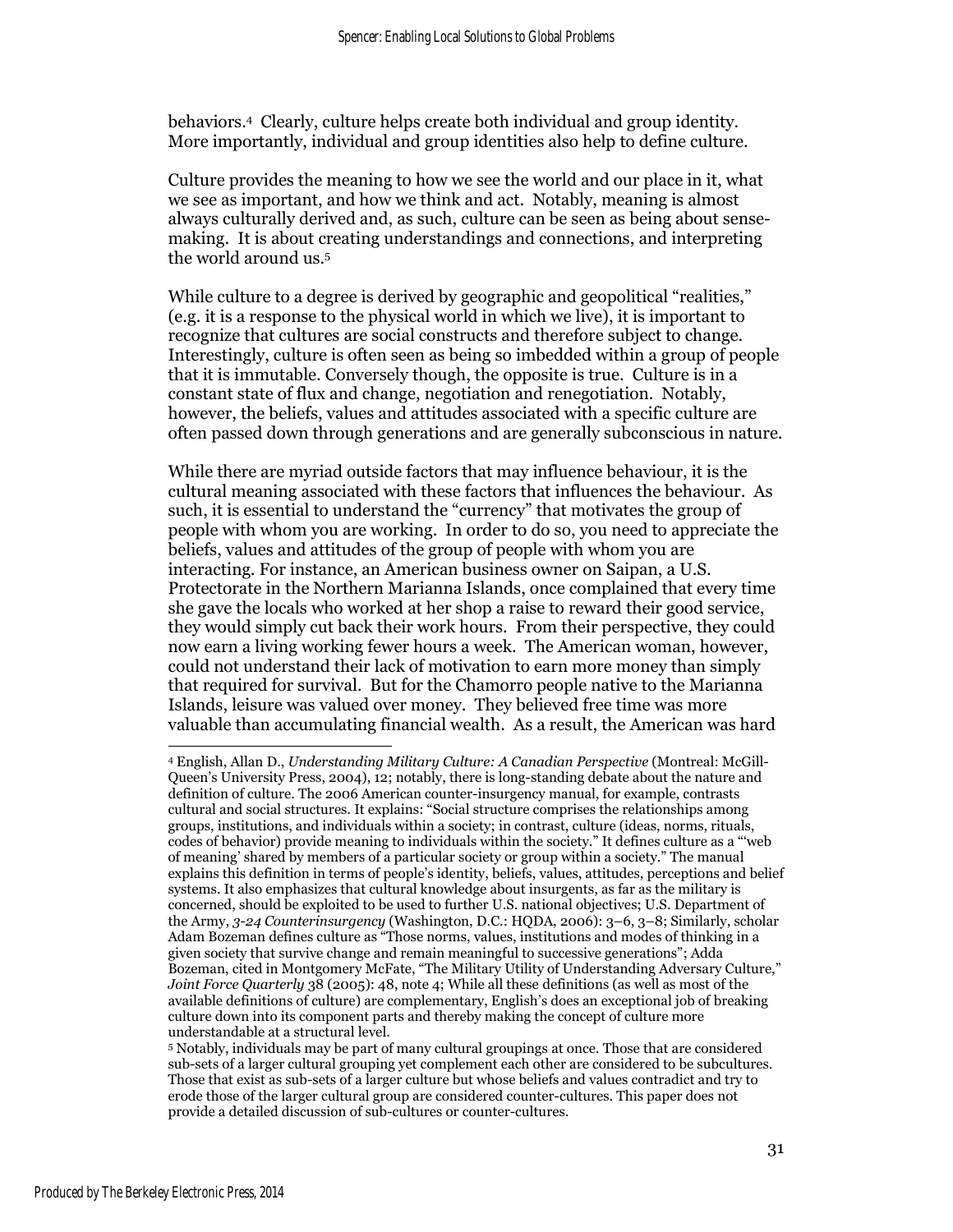pressed to find an effective means of rewarding her employees and also still have people to work at her store. She first needed to understand their cultural perspective in order to be able to influence them.<sup>6</sup>

#### Culture and the Afghan Experience

Additionally, it is helpful to appreciate the role of perceptions. Seeing the world through someone else's eyes can often times be a difficult task in self-reflection, but it can also help to ensure that messages are not "lost in translation." For example, one Canadian Armed Forces (CAF) member recalled training a group of Afghans and stressing the importance of having vehicle check-points. In fact, the Afghans saw how often the Canadians and Americans performed these checks so it was not difficult to gain their "buy-in." The Afghans subsequently stopped cars repeatedly but they never actually searched any of them, as that is all that they had observed the Canadians and Americans doing. While they understood the "action," they had no idea why it was being done so they simply mimicked the superficial behaviors that they had witnessed. It was not until the rationale for road checks was explained and their importance was underscored that the Afghans began to behave effectively.<sup>7</sup>

Indeed, a delta between the intended message and that which is received can create a multitude of problems. For instance, during the recent war in Afghanistan (c. 2001-2013) a CAF member mentioned that Afghans were getting very frustrated when their dogs were being shot on night raids. The dogs were being killed because they would bark and thereby potentially alert the Taliban to the location of the coalition forces. Having their dogs shot was clearly aggravating the locals and, in fact, an elderly Afghan man approached the CAF member after a night raid and said he would rather they shot one of his children instead of his dog. The CAF member was stunned. In his perception, if this was how the Afghans felt about their families, particularly their children, then he began to question the whole rationale for a Canadian presence in the country.

Certainly, taking what the Afghan said at face-value contradicted everything the CAF member thought he knew about the local population. The mere idea that the Afghan preferred his dog to his children is shocking considering how Afghans treated their dogs: In Afghanistan, for the most part, dogs are working animals, not pets. Notably, however, not only are they working animals, but a well-trained dog is rare, expensive and often vital for safety and survival. Additionally, based on this encounter, the Afghan had failed to demonstrate any real emotion with regard to his family, which seemed surprising given that family, clan, and tribe are by all accounts important to their culture, at least from a Western perception. Indeed, from everything Westerners think they know about Afghans, family is important to them.

By taking this knowledge into account when interpreting the Afghan's comments, a different interpretation presents itself. "Kill one of my children rather than my dog" might mean just that or it could mean, "If you kill my dog, you are severely limiting my ability to take care of my whole family and as such it is preferable to

<sup>-</sup><sup>6</sup> Conversation with the author while living on Saipan in 1998.

<sup>7</sup> Interview with the author, November 2012.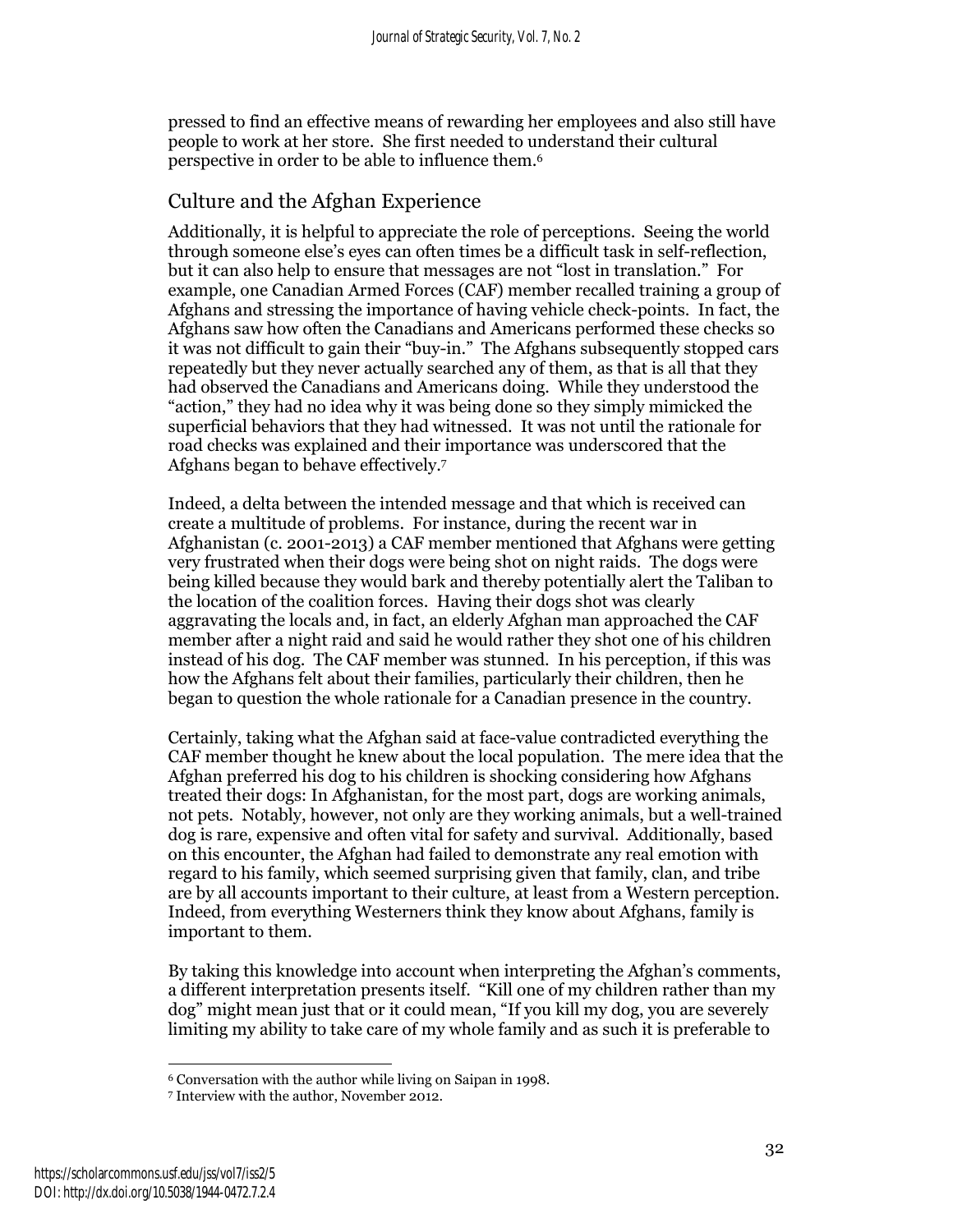kill just one of my children rather than my whole family." The Afghan may not have been valuing his dog's life over that of his child's in direct terms as it first appeared. Rather, he may have been thinking about how best he could take care of his whole family and trying to express the gravity of the situation to the Westerners—perhaps in language that he thought they would understand.

When interpreted in this manner, the reaction to the statement is different. Instead of disgust, the gravity of the situation is underscored and the motivation to find an alternate solution to killing dogs that bark on night raids increase.

This example underscores the second key cognitive element involved in behaving in a culturally intelligent manner: The ability to think strategically. Thinking is a process that we do every day and, like breathing, we are sometimes conscious of it and more often than not we take it for granted. Often when one behaves in a careless or inappropriate way, the reasoning, or more appropriately the excuse, is that you were "not thinking." The reality is, however, that you were thinking, you simply were not doing so effectively. Like an elite athlete who learns to control his or her breathing in order to maximize output, one's ability to think more effectively can be practiced and improved upon.

## Critical and Creative Thinking

The term "Strategic Thinking" has surfaced in the military-academic literature in order to identify the ways in which commanders should make decisions. It combines elements of critical and creative thinking in order to help commanders determine the best course of action. Certainly it is beneficial to combine the convergent thought process of critical thinking which helps you determine the core beliefs and values that are at issue with the divergent thought process of creative thinking which, once having identified core beliefs and values at play, encourages you to "think outside of the box" in order to find novel, often simple, solutions. In fact, within a defense paradigm, you cannot really effectively apply creative thinking skills until you have applied critical thinking skills and identified the real root of the problem / issue. As such, it makes sense that strategic thinking incorporates these two thought processes.

Another inextricable element in the thought process, however, is emotional thinking. While many military practitioners may shy away from a discussion of emotions, it is important to note that, as humans, little we do is devoid of emotion. Fear, fatigue and stress do affect how we think and the decisions that we make. So do time constraints, which often increase the emotional intensity of an issue and which are certainly pervasive within the contemporary operating environment. As such, emotional thinking will likely always be a factor.

Understanding the general concepts of critical and creative thinking, engaging in professional development activities that encourage the improvement of these skills, and continuously being aware that emotional thinking will always be part of the equation help SOF demonstrate high levels of cultural intelligence when deployed. More importantly, strategic thinking is vital in determining the intent of the message, what information is accurate and relevant, and what questions still remain.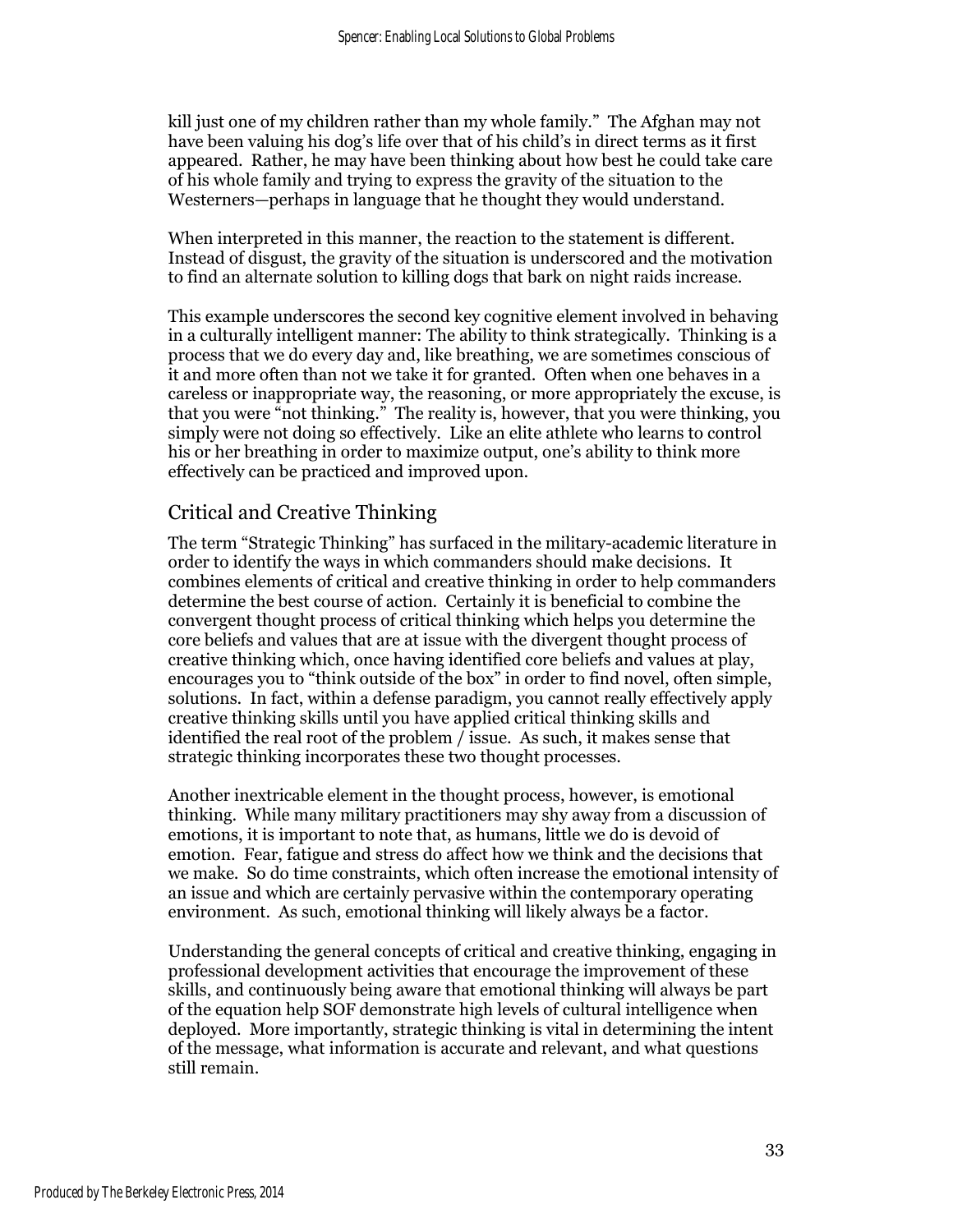Appreciating cultural perspectives combined with the ability to engage in strategic thinking, enables the expression of cultural intelligence. Failure to apply high levels of cultural intelligence can have grave consequences. For example, throughout the counter-insurgency operation in Afghanistan, Americans were detaining certain individuals and questioning them. In the case of Afghan teenage boys, which represented a high target group since many of the insurgents in Afghanistan are young males, an Afghan elder warned coalition members that these boys needed to be "home by a certain time." The Americans understood what "home by a certain time" meant, specifically before dark, but they did not pay much attention to the comment. While questioning could last for hours, and often only ended in the middle of the night, the Afghans were always offered a ride home—which apparently few, if any, ever took—so the Americans thought they had done their due diligence. What the Americans did not understand, however, was that in Afghanistan, while the rape of young boys is not uncommon, if a boy is suspected of having been molested, he could lose all social status and be disowned by his family. Returning home after dark, with no one to account for their whereabouts during their absence, many of the young men who had been detained could end up being shunned by their families. With few places to turn, joining the insurgency could seem like a good, if not solitary, option. Notably, it took a decade before the significance of their actions was fully understood. The Americans had made a conscious effort to minimize the number of insurgents in Afghanistan but, in this case, they lacked the knowledge, or possibly motivation, to recognize the significance of what the Afghan elder was telling them.<sup>8</sup>

Additionally, it is important to note that cultural intelligence should not simply be applied when dealing with a culture that is considered "foreign" or antagonistic. Cultural intelligence helps you work more effectively with people from your own culture, including different subcultures, people with whom you interact with in a friendly manner, people with whom you interact strictly for business purposes and also the group that is actively working against what you want to achieve. In short, cultural intelligence can be beneficial when dealing with human interaction at any group level.

More precisely, within the context of defense, cultural intelligence needs to be applied in the context of the national, international, host nation, and enemy domains in order to be most effectively utilized. Western militaries need to understand and work effectively within the contexts of their own national cultures (home domain). They also need to work well within coalitions (international domain). Moreover, when deployed, it is essential to function effectively with local populations (host nation domain). Finally, cultural intelligence can also help with the ability to identify, target and influence members within the enemy domain. Notably, action in any one of these domains can—and probably will—affect the others and each domain is dynamic in its own right.<sup>9</sup>

Further complicating this issue is the pervasiveness of the media and social media. Something that *may* be seen as acceptable within the context in which it

 $\ddot{\phantom{a}}$ <sup>8</sup> David C. Ellis, "'Home by a Certain Time': Ontology We do Not Know but Must" draft paper distributed to the author.

<sup>9</sup> For a more detailed account of the Four Domains see Spencer, Solving the People Puzzle, 87-102.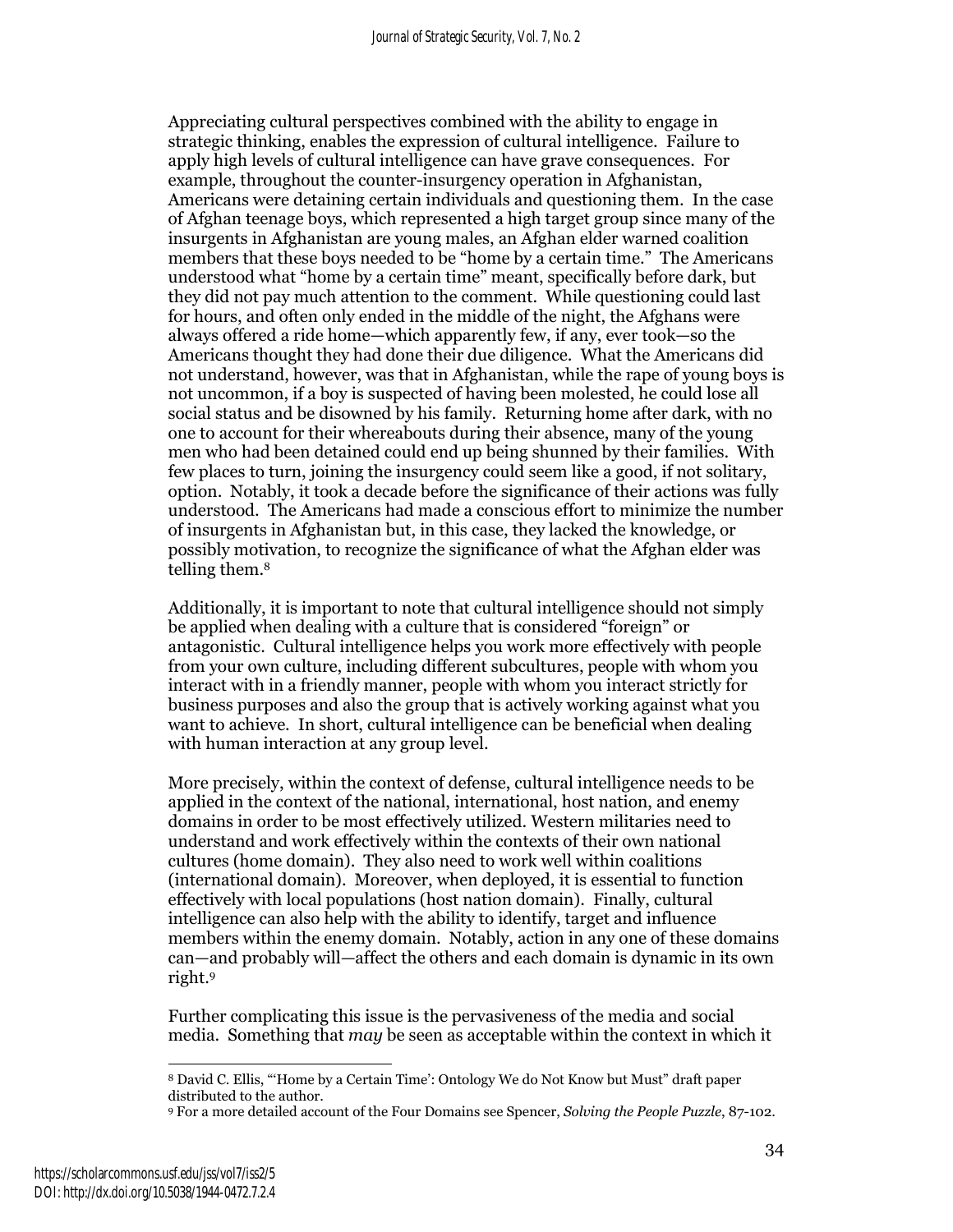is being acted-out has a high probability of being circulated much more widely than anticipated and/or desired. Particularly for people in the public domain or people who serve in a public role such as military members, behaviors need to be above reproach when viewed in any cultural context at any time. While this fact might be easy to state and acknowledge, as life has demonstrated, it is not necessarily easy to do. One need only think back to the 2011 video of U.S. Marines urinating on the bodies of dead Taliban for just one vivid portrayal of the consequences of military members not applying cultural intelligence when deployed.<sup>10</sup>

Applying enhanced cultural intelligence in all four domains can help to minimize negative outcomes and maximize positive ones. Specifically, within all four domains, cultural intelligence helps you understand the groups you are working with and amongst. This information is important because it provides insight into what beliefs, values and attitudes are driving behaviors which can help you: Identify which people belong to which groups; be able to assess what information is relevant and accurate and, importantly, what questions still remain; predict behavior; and, ultimately, influence behavior to your desired end state. In essence, whether at home, working with allies, working in a foreign country or actively engaged in a conflict, cultural intelligence can help you understand, predict and influence the behaviors of others in order to achieve your desired results.

Notably, neither the concept of allies and partnered nations working together for a common purpose, nor the concept of cultural intelligence is new. Arguably, they can each trace their lineage to the first conflicts and wars. What the 21st Century concept of global SOF networks is doing is taking an old, almost common sense idea and applying it to the contemporary operating environment in hopes of shaping the future operating environment in a desirable manner. By forging relationships before a crisis, SOF networks are about maximizing the benefits of SOF—their agility, small footprint and cost effectiveness, just to mention a few—through one of their principle characteristics, precisely their aptitude and ability to perform in a culturally intelligent manner.

### Conclusion

Indeed, the strength of SOF networks resides in the personal relationships that are forged between members of partnered forces, and which transcend and build trust between partnered nation forces at large. Cultural intelligence is a key enabler in this process. As the examples throughout this article have demonstrated, it is easy to determine when cultural intelligence has not been applied. In relationships that progress smoothly, however, even if it is difficult to measure, enhanced cultural intelligence is surely at play.

<sup>1</sup> <sup>10</sup> The video was shot in 2011 and ended up being widely circulated on the Internet in early 2012. In January 2013 one of the U.S. Marines who was on trial for this act pled guilty. He stated that "he knew desecrating the corpses and posing for the 'trophy photographs' was wrong and he offered no excuse for the behavior during his court martial." Additionally, he stated, "I was in a position to stop it and I did not"; Judy Royal, "Marine pleads guilty to urinating on bodies of dead Taliban, posing for Photographs," NBCNews.com, January 16, 2013, available at:

http://usnews.nbcnews.com/\_news/2013/01/16/16552152-marine-pleads-guilty-to-urinatingon-bodies-of-dead-taliban-posing-for-photographs?lite.